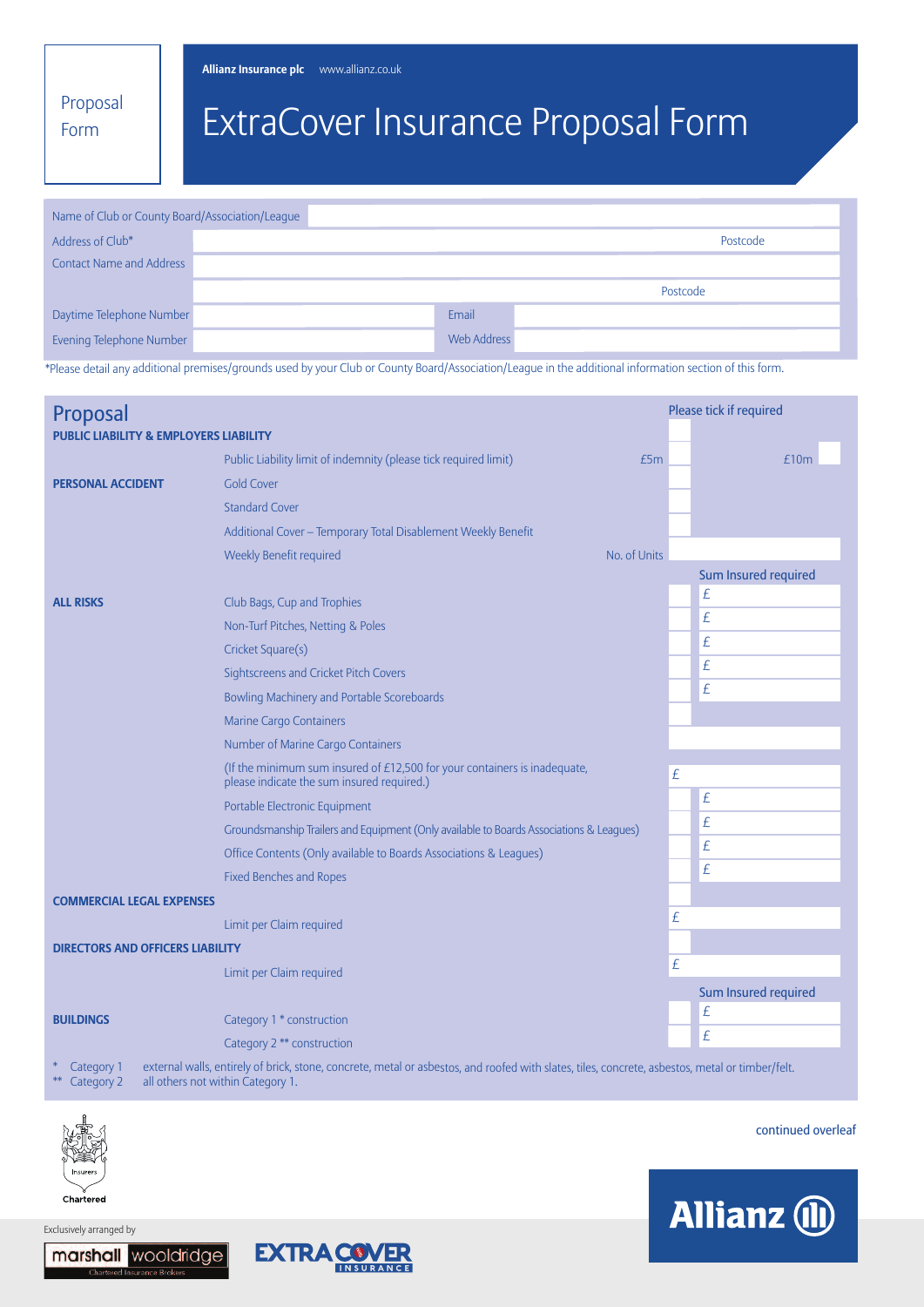| Proposal (continued)                                               |                                                                               |         |                                                                                                                                      |                    |                |
|--------------------------------------------------------------------|-------------------------------------------------------------------------------|---------|--------------------------------------------------------------------------------------------------------------------------------------|--------------------|----------------|
| <b>GROUND MACHINERY</b>                                            |                                                                               |         |                                                                                                                                      | £                  |                |
| <b>ALL OTHER CONTENTS</b>                                          |                                                                               |         |                                                                                                                                      | £                  |                |
| <b>LOSS OF LICENCE</b>                                             | If the standard limit of £50,000 is inadequate please indicate required limit |         |                                                                                                                                      | £                  |                |
|                                                                    |                                                                               |         | If you would like any assistance or advice please contact the ExtraCover team at Marshall Wooldridge Limited on FREEPHONE 0800289301 |                    |                |
|                                                                    |                                                                               |         |                                                                                                                                      |                    |                |
| <b>Present Insurers</b>                                            |                                                                               |         | <b>Renewal Date</b>                                                                                                                  |                    |                |
| <b>Current Premium</b>                                             |                                                                               |         |                                                                                                                                      |                    |                |
|                                                                    |                                                                               |         |                                                                                                                                      |                    |                |
| Membership:                                                        |                                                                               |         |                                                                                                                                      |                    |                |
| No. of Adults                                                      |                                                                               |         | No. of Juniors U16's                                                                                                                 |                    |                |
| No. of Senior Teams                                                |                                                                               |         | No. of Juniors U16's Teams                                                                                                           |                    |                |
| No. of Professional Players                                        |                                                                               |         | No. of Semi-professional Players                                                                                                     |                    |                |
| Estimated Maximum Spectator Attendance                             |                                                                               |         | <b>Estimated Typical Spectator Attendance</b>                                                                                        |                    |                |
| <b>Activities</b> (please tick applicable box)                     |                                                                               |         |                                                                                                                                      |                    |                |
| Is your club in use all year round (i.e. outside cricket season)?  |                                                                               |         |                                                                                                                                      | <b>Yes</b>         | <b>No</b>      |
| Do you operate a licenced bar?                                     |                                                                               |         |                                                                                                                                      | <b>Yes</b>         | <b>No</b>      |
| Is hot food prepared on the premises?                              |                                                                               |         |                                                                                                                                      | Yes                | <b>No</b>      |
|                                                                    | Is the clubhouse hired for social functions (e.g. weddings, disco's)          |         |                                                                                                                                      | <b>Yes</b>         | <b>No</b>      |
| If 'Yes' please state approx. number per year                      |                                                                               |         | and maximum attendance                                                                                                               |                    |                |
| Do you hold a bonfire night event?                                 |                                                                               |         |                                                                                                                                      | <b>Yes</b>         | <b>No</b>      |
| If 'Yes' please state maximum spectator attendance                 |                                                                               |         |                                                                                                                                      |                    |                |
| Is there a fireworks display?                                      |                                                                               |         |                                                                                                                                      | Yes                | <b>No</b>      |
| <b>Property</b> (please tick applicable box)                       |                                                                               |         |                                                                                                                                      |                    |                |
| Is subsidence cover required for Category 1 Buildings?             |                                                                               |         |                                                                                                                                      | <b>Yes</b>         | <b>No</b>      |
|                                                                    | If you have chosen to include subsidence cover, please answer the following:  |         |                                                                                                                                      |                    |                |
| Age of Buildings<br>a                                              |                                                                               |         |                                                                                                                                      |                    | Years          |
| Do the buildings show any sign of subsidence?<br>b                 |                                                                               |         |                                                                                                                                      | Yes                | N <sub>o</sub> |
| Has there been subsidence in the area?<br>c                        |                                                                               |         |                                                                                                                                      | <b>Yes</b>         | <b>No</b>      |
| d<br>If 'Yes' please attach a copy                                 | Has there ever been a consulting engineers report for the premises?           |         |                                                                                                                                      | <b>Yes</b>         | <b>No</b>      |
|                                                                    | Does the roof of your premises include more than 20% felt on timber?          |         |                                                                                                                                      | Yes                | <b>No</b>      |
| If 'Yes' please state approximate percentage                       |                                                                               |         |                                                                                                                                      |                    | %              |
| Are your premises protected by an intruder alarm system?           |                                                                               |         |                                                                                                                                      | <b>Yes</b>         | <b>No</b>      |
| If 'Yes' please confirm who installed/maintains the system:        |                                                                               |         |                                                                                                                                      |                    |                |
|                                                                    |                                                                               |         |                                                                                                                                      |                    |                |
|                                                                    | Does the system include remote signalling to an alarm receiving centre?       |         |                                                                                                                                      | <b>Yes</b>         | <b>No</b>      |
| Please give details of the signalling system (tick as appropriate) |                                                                               |         |                                                                                                                                      |                    |                |
| Digital Communicator                                               | redcare                                                                       | Dualcom | redcareGSM                                                                                                                           | <b>DualcomPlus</b> |                |
| <b>Dualcom GPRS</b>                                                | please specifiy grade                                                         |         |                                                                                                                                      |                    |                |
| Other                                                              | please provide details                                                        |         |                                                                                                                                      |                    |                |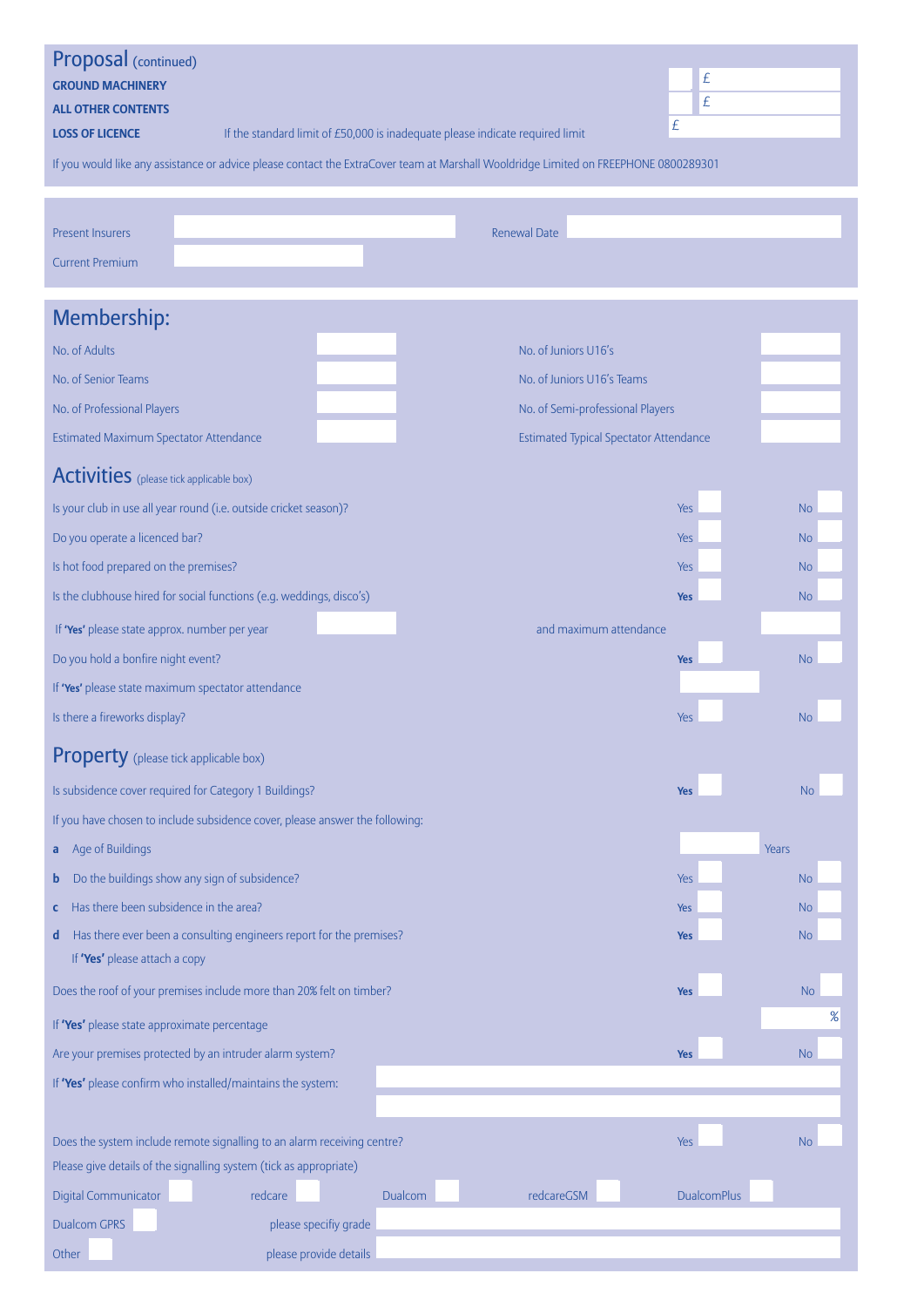| Are the buildings maintained in a good state of repair and are they inspected at least weekly<br>by a representative of the Club or County Board/Association/League? | Yes |           |
|----------------------------------------------------------------------------------------------------------------------------------------------------------------------|-----|-----------|
| Does your Club or County Board/Association/League comply with the Insurer's minimum level of security<br>specification, as set out in the ExtraCover Scheme booklet? | Yes | <b>No</b> |
| Are the buildings and grounds in an area free from any history of flooding?                                                                                          | Yes | <b>No</b> |
| Cover is subject to an under-insurance clause; are your Sums Insured adequate?                                                                                       | Yes | <b>No</b> |

## Claims or incidents

| Has your Club or County Board/Association/League sustained any loss or damage during the last 3 years,<br>whether covered by insurance or not? If so, please give details. |                        |   | <b>No</b> |
|----------------------------------------------------------------------------------------------------------------------------------------------------------------------------|------------------------|---|-----------|
| Date of Incident                                                                                                                                                           | Type of Loss or Damage |   | Cost      |
|                                                                                                                                                                            |                        | £ |           |
|                                                                                                                                                                            |                        | £ |           |
|                                                                                                                                                                            |                        | £ |           |
|                                                                                                                                                                            |                        | £ |           |
|                                                                                                                                                                            |                        | £ |           |

# For Commercial Legal Expenses / Directors and Officers Liability Insurance applicants only

| Approximate No. of Members                                                                                      |  | <b>Employees</b> |            |                |
|-----------------------------------------------------------------------------------------------------------------|--|------------------|------------|----------------|
| Are you aware of any recent events which may give rise to legal proceedings?                                    |  |                  |            | <b>No</b>      |
| Has the Club been involved in any legal action during the last five years?                                      |  |                  | <b>Yes</b> | N <sub>0</sub> |
| If "YES" please give details                                                                                    |  |                  |            |                |
| Has the Club had any claim made against its Directors and/or Officers during the last five years?               |  |                  | Yes        | <b>No</b>      |
| If "YES" please give details                                                                                    |  |                  |            |                |
| Do you have a tenancy agreement?                                                                                |  |                  | Yes        | <b>No</b>      |
| If "YES" on what date does it expire?                                                                           |  |                  |            |                |
| Are you aware of any Boundary disputes?                                                                         |  |                  | Yes        | N <sub>0</sub> |
| If "YES" please give details separately                                                                         |  |                  |            |                |
| Please confirm that all instructors/coaches/trainers receive the relevant DBS checks and follow the established |  |                  |            |                |
| safequarding procedures?                                                                                        |  |                  | <b>Yes</b> | <b>No</b>      |
| If "NO" please give details                                                                                     |  |                  |            |                |

### IMPORTANT INFORMATION – YOUR DUTY TO MAKE A FAIR PRESENTATION OF THE RISK

You must make a fair presentation of the risk to us at inception, renewal and variation of your Policy. This means that you must tell us about all facts and circumstances which may be material to the risks covered by your Policy in a clear and accessible manner or give us sufficient information to alert us of the need to make enquiries about such facts or circumstances.

Material facts are those which are likely to influence us in the acceptance of or assessment of the terms or pricing of your Policy. If you are in any doubt as to whether a fact is material, you should tell us about it.

If you fail to make a fair presentation of the risk, we may avoid your Policy (that is treat it as if it had not existed) and refuse to pay any claims where any failure to make a fair presentation is:

- **a** deliberate or reckless; or
- **b** of such other nature that, if you had told us about a material fact or circumstance, we would not have issued, renewed or varied your Policy.
- In all other cases, if you fail to make a fair presentation of the risk, we will not avoid your Policy but we may instead:
- **a** reduce proportionately the amount paid or payable on any claim, the proportion for which we are liable being calculated by comparing the premium actually charged as a percentage of the premium which we would have charged had you made a fair presentation (e.g. if we would have charged you double the premium, we will only pay half the amount of any claims under your Policy); and/or
- **b** treat your Policy as if it had included such additional terms as we would have imposed had you told us about a material fact or circumstance. Payment of any claim you make will be subject to the application of any such additional terms.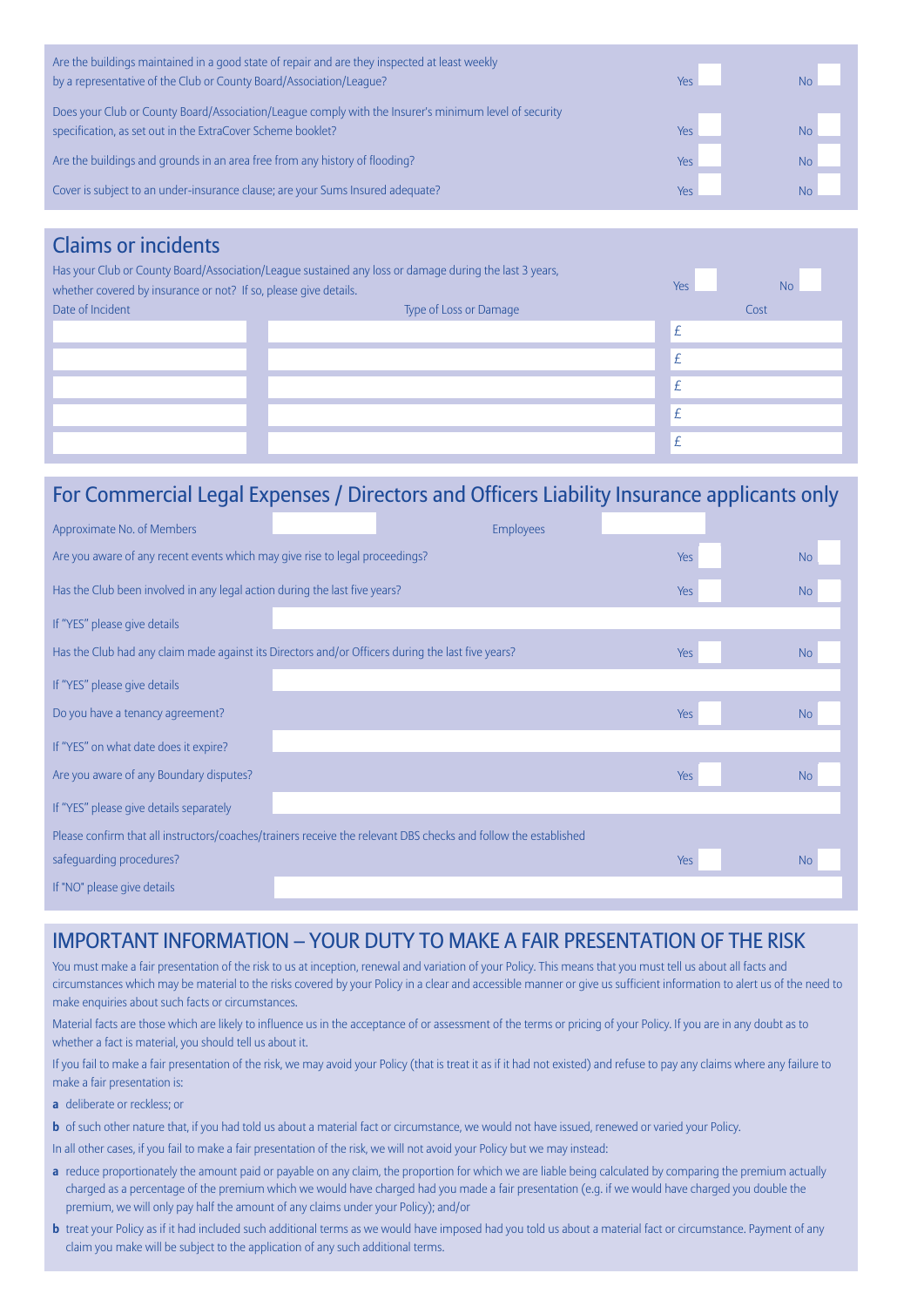For these reasons it is important that you check all of the facts, statements and information set out in your Proposal Form or in any other information provided are complete and accurate. You must also make reasonable enquiries to check with anyone you employ in your business that the facts and statements set out in your Proposal Form or in any other information provided are complete and accurate and that there are no other material facts which you need to disclose.

IF ANY OF THE FACTS. STATEMENTS AND INFORMATION SET OUT IN YOUR PROPOSAL FORM. RISK PRESENTATION OR ANY ADDITIONAL INFORMATION PROVIDED ARE INCOMPLETE OR INACCURATE, YOU OR YOUR INSURANCE ADVISER MUST CONTACT US IMMEDIATELY. FAILURE TO DO SO COULD **INVALIDATE YOUR POLICY OR LEAD TO A CLAIM NOT BEING PAID OR NOT BEING PAID IN FULL.**

# Declaration (all applicants)

On behalf of the above Cricket Club or County Board/Association/League, I understand that cover is effective from the date of acceptance by Marshall Wooldridge Ltd on behalf of the Insurers and until the scheme renewal date on the following March 1st

#### 1. I/We declare that:

- a. I/We have read this proposal and understand that I/we are under a duty to make a fair presentation of the risk and that failure to do so could result in my/our policy being invalidated and/or a claim not being paid or not being paid in full;
- b. the facts, statements and information contained within this proposal, whether provided by me/us or by others on my/our behalf, are true and complete;
- c. the facts, statements and information which are not contained within this proposal but which have been provided to Allianz separately by me/us or by others on my/our behalf are true and complete;
- d. I/We have declared all material facts and circumstances which may affect the risk being accepted by Allianz under this policy even if Allianz has not asked me/us any questions about such facts.
- e. no insurer has declined my/our proposal, cancelled or refused to renew my/our policy or increased the premium or required special terms or conditions in respect of any of the risks proposed; and
- f. all sums insured stated above represent the full value of the property to be insured.

2. I wish to modify the above statements in the following respects:

- 3. I/We agree that this proposal and declaration and any information given separately shall be the basis of the contract between the Insurers and myself/ourselves.
- 4. I/We agree to accept the Insurers standard forms of policy for this type of insurance.
- 5. I/We understand that the Insurers reserve the right to decline any proposal.
- 6. I/We have read the Fair Processing Notice and the Consent for Special Categories of Personal Data and consent to data being used for the purposes specified.

### I/We consent to this.

Authorised Signature Date of the Signature Date of the Signature Date of the Signature Date

### Name Position and the contract of the contract of the contract of the contract of the contract of the contract of the contract of the contract of the contract of the contract of the contract of the contract of the contract

### Important:

Your Records: You should keep a record (including copies of letters) of all information you supply to the Insurers about this proposal. We will give you a copy of this proposal on request.

## Additional Information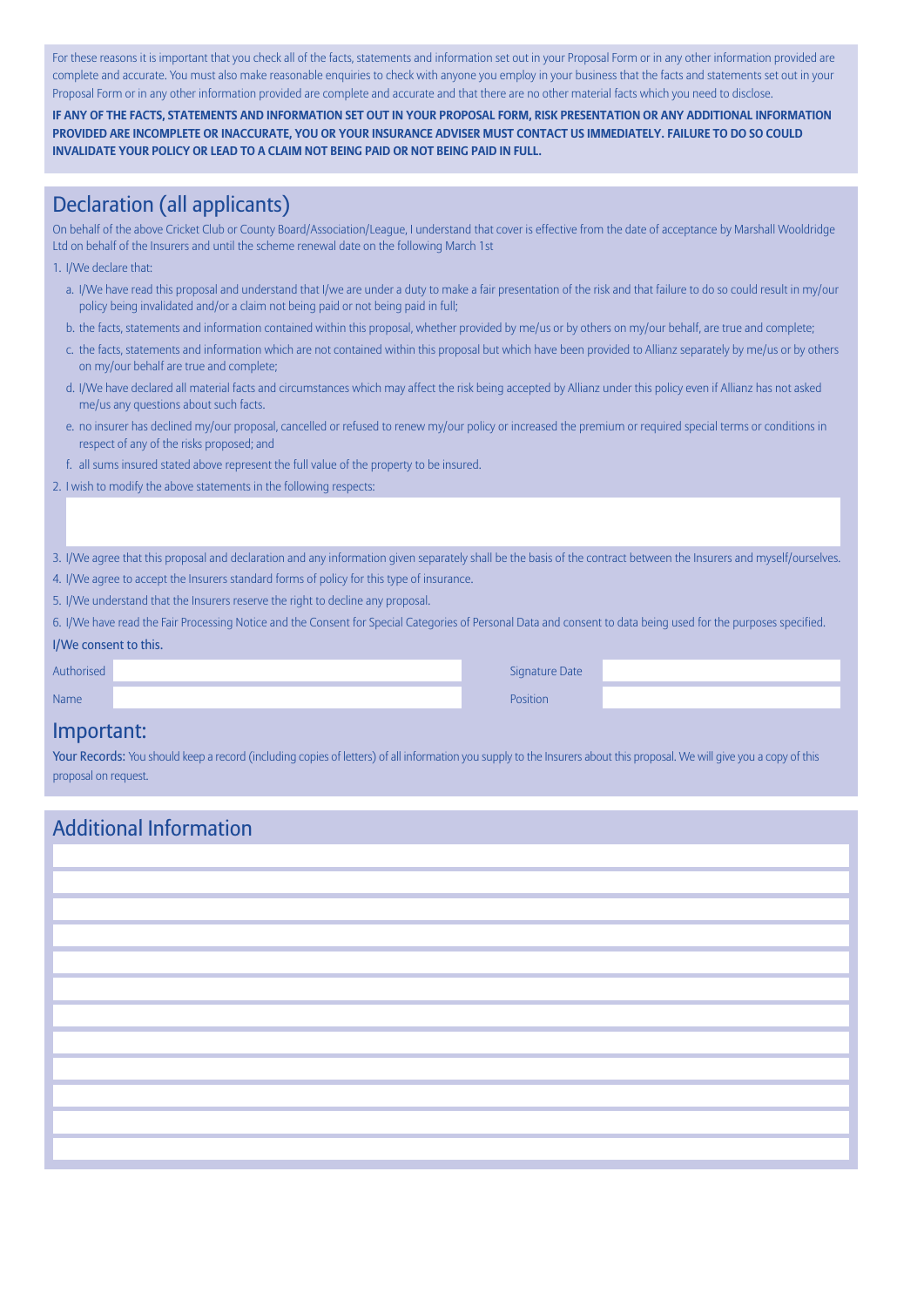### Fair Processing Notice – how we use personal information

#### **1.** Who we are

When **we** refer to "**we**", "**us**" and "**our**" in this notice it means Allianz Insurance plc or Allianz Engineering Inspection Services Limited.

When **we** say, "**individuals**" in this notice, **we** mean anyone whose personal information **we** may collect, including:

- anyone seeking an insurance quote from **us** or whose details are provided during the quotation process
- policyholders and anyone named on or covered by the policy
- anyone who may benefit from or be directly involved in the policy or a claim, including claimants and witnesses.

#### **2.** How we use personal information

**We** use personal information in the following ways:

- to provide quotes, administer policies and policyholder claims to fulfil **our** contract
- to administer third party claims and prevent financial crime to meet **our** legal obligations
- to manage **our** business and conduct market research to meet the legitimate needs of **our** business
- to send marketing information about **our** products and services if **we** have received specific consent.

There is no obligation to provide **us** with personal information, but **we** cannot provide **our** products and services without it.

#### **Anyone whose personal information we hold has the right to object to us using it.**

They can do this at any time by telling us and we will consider the request and either stop using their personal information or explain why we **are not able to.**

 **Further details can be found below.**

**3.** Automated decision making, including profiling

 **We** may use automated decision making, including profiling, to assess insurance risks and administer policies. This helps **us** decide whether to offer insurance, determine prices and validate claims.

 Anyone subject to an automated decision has the right to object to it. To do so they should contact **us** by emailing **us** at **acccsm@allianz.co.uk** and **we** will review the decision.

#### **4.** The personal information we collect

**We** collect the following types of personal information so **we** can complete the activities in section 2, "How **we** use personal information":

- basic personal details such as name, age, address and gender
- family, lifestyle and social circumstances, such as marital status, dependants and employment type
- financial details such as direct debit or payment card information
- photographs and/or video to help **us** manage policies and assess claims
- tracking and location information if it is relevant to the insurance policy or claim
- identification checks and background insurance risk details including previous claims information
- medical information if it is relevant to the insurance policy or claim
- criminal convictions if it is relevant to the insurance policy or claim
- accessibility details if **we** need to make reasonable adjustments to help
- business activities such as goods and services offered.

#### **5.** Where we collect personal information

Direct from **individuals**, their representatives or information they have made public, for example, on social media.

From other persons or organisations, for example:

- credit reference and/or fraud prevention agencies
- emergency services, law enforcement agencies, medical and legal practices
- insurance industry registers and databases used to detect and prevent insurance fraud, for example, the Motor Insurance Database (MID), the Motor Insurers Anti-Fraud and Theft Register (MIAFTR) and the Claims and Underwriting Exchange (CUE)
- insurance investigators and claims service providers
- other insurers or service providers who underwrite the insurance or provide the services for **our** products
- other involved parties, for example, claimants or witnesses.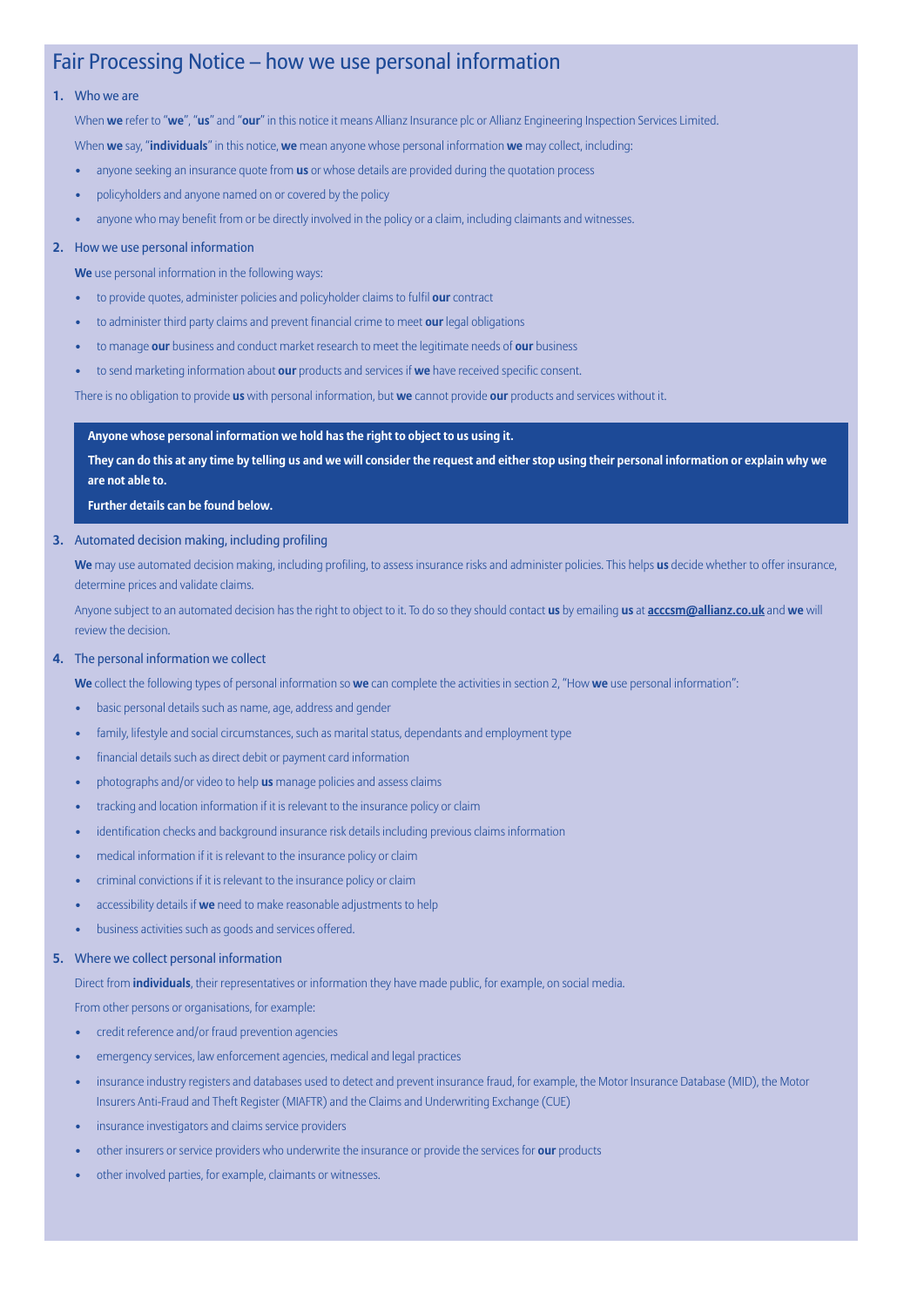#### **6.** Sharing personal information

**We** may share personal information with:

- other companies within the global Allianz Group **www.allianz.com**
- credit reference, fraud prevention and other agencies that carry out certain activities on **our** behalf, for example, the Motor Insurance Database (MID), the Insurance Fraud Bureau (IFB) and marketing agencies if agreed
- **our** approved suppliers to help deal with claims or provide **our** benefit services, for example, vehicle repairers, legal advisors and loss adjusters
- other insurers, third party underwriters, reinsurers, insurance intermediaries, regulators, law enforcement and the Financial Ombudsman Service (FOS); and other companiesthat provide servicesto **us** or you, for example, the Employers Liability Tracing Office (ELTO) and the Claims and Underwriting Exchange (CUE)
- prospective buyers in the event that **we** wish to sell all or part of **our** business.

#### **7.** Transferring personal information outside the UK

 **We** use servers located in the European Union (EU) to store personal information where it is protected by laws equivalent to those in the UK. **We** may transfer personal information to other members of the global Allianz Group to manage the insurance policy or claim; this could be inside or outside the EU. **We** have Binding Corporate Rules (BCR's) which are **our** commitment to the same high level of protection for personal information regardless of where it is processed. These rules align with those required by the European Information Protection authorities. For more information about BCR's, contact **our** Data Protection Officer.

 Some of **our** suppliers have servers outside the EU. **Our** contracts with these suppliers require them to provide equivalent levels of protection for personal information.

#### **8.** How long we keep personal information

**We** keep information only for as long as **we** need it to administer the policy, manage **our** business or as required by law or contract.

#### **9.** Know your rights

Any **individual** whose personal information **we** hold has the right to:

- object to **us** processing it. **We** will either agree to stop processing or explain why **we** are unable to (the right to object)
- ask for a copy of their personal information **we** hold, subject to certain exemptions (a data subject access request)
- ask **us** to update or correct their personal information to ensure its accuracy (the right of rectification)
- ask **us** to delete their personal information from **our** records if it is no longer needed for the original purpose (the right to be forgotten)
- ask **us** to restrict the processing of their personal information in certain circumstances (the right of restriction)
- ask for a copy of their personal information, so it can be used for their own purposes (the right to data portability)
- complain if they feel their personal information has been mishandled. **We** encourage **individuals** to come to **us** in the first instance but they are entitled to complain directly to the Information Commissioner's Office (ICO) **www.ico.org.uk**
- ask **us**, at any time, to stop processing their personal information, if the processing is based only on **individual** consent (the right to withdraw consent).

#### **If you wish to exercise any of these rights please contact our Customer Satisfaction Manager:**

| Address: | Customer Satisfaction Manager, Allianz, 57 Ladymead, Guildford, Surrey, GU1 1DB |
|----------|---------------------------------------------------------------------------------|
| Email:   | acccsm@allianz.co.uk                                                            |
| Phone:   | 01483 552438                                                                    |

#### **10.** Allianz (UK) Group Data Protection Officer Contact details

Allianz Insurance plc and Allianz Engineering Inspection Services Limited are companies within the Allianz Holdings.

Any queries about how **we** use personal information should be addressed to **our** Data Protection Officer:

| Address: | Data Protection Officer, Allianz, 57 Ladymead, Guildford, Surrey GU1 1DB |
|----------|--------------------------------------------------------------------------|
| Email:   | dataprotectionofficer@allianz.co.uk                                      |
| Phone:   | 0330 102 1837                                                            |